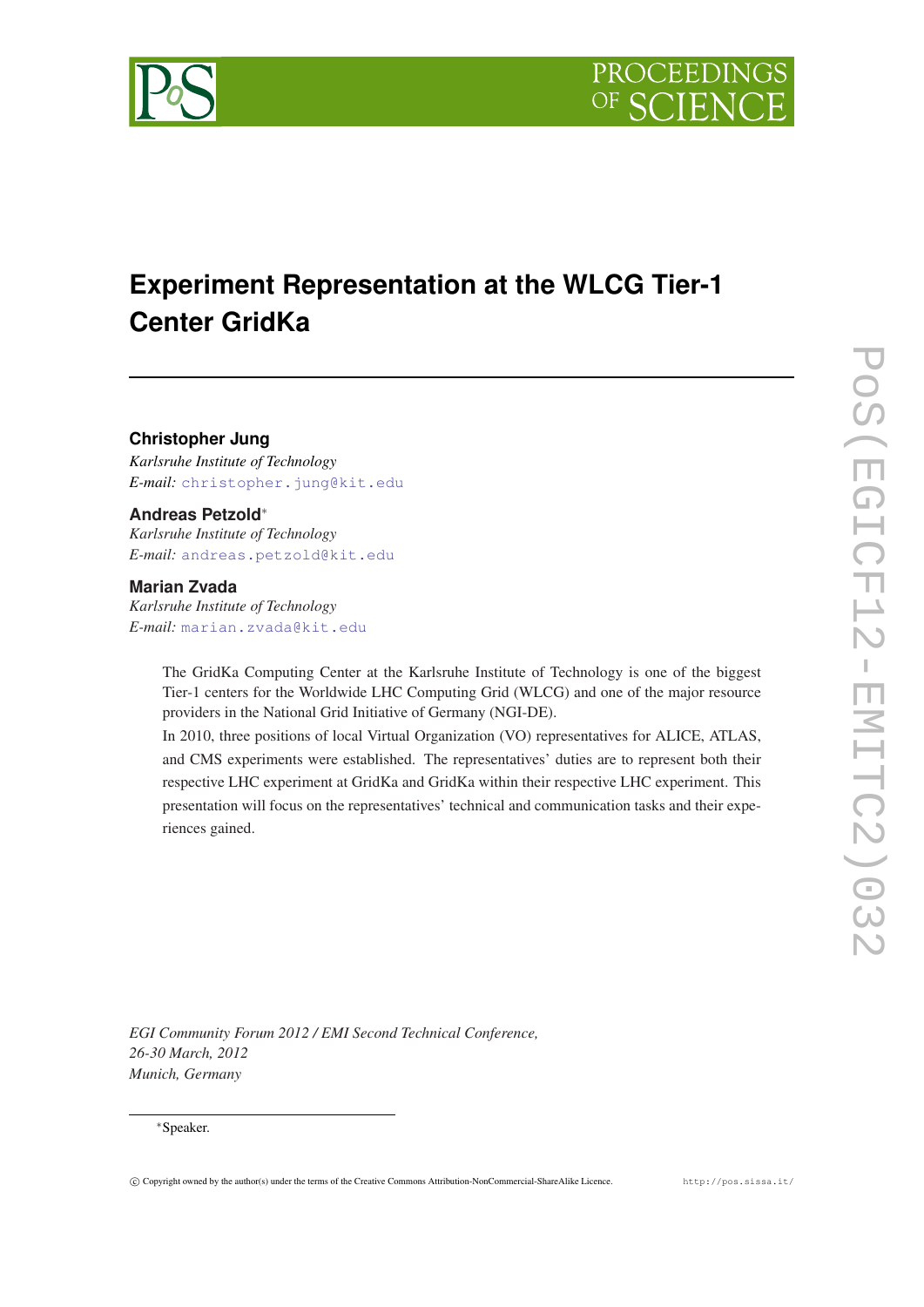# 1. The GridKa Tier-1 Center in WLCG and EGI

The WLCG is the distributed computing infrastructure for the LHC experiments ALICE, AT-LAS, CMS and LHCb. It ties together resources from the European Grid Initiative (EGI), Open Science Grid in the United States, and the Nordic DataGrid Facility in Scandinavia. Each LHC experiment is represented by one VO, which bears the same name as its experiment.

In 2011, EGI sites provided the LHC VOs with more than 7 million kHS06hours [\[1\]](#page-4-0) of CPU and more than 100PB of online storage space. This is the largest single contribution of resources to WLCG.

The GridKa Tier-1 center is hosted by Steinbuch Centre for Computing at Karlsruhe Institute of Technology. GridKa was established in 2002 as a regional computing center for the LHC experiments which were still developing their computing models at that time and several other High Energy Physics experiments that were already taking data. Today, GridKa supports all four LHC experiment VOs and seven more VOs from High Energy Physics and Astroparticle Physics (Auger, BABAR, Belle, Belle2, CDF, Compass, DØ), and several other VOs from different fields of science.

Among the 11 WLCG Tier-1 centers GridKa provides approximately 14% of the resources available to the experiments and it is the largest center supporting all four LHC VOs. In 2012, GridKa provides 130 kHS06 of CPU resources, 14PB of disk storage, and 17PB of tape storage to its users.

## 2. Experiment Representation at GridKa

Several formalized support workflows, all based on ticket systems, have been set up within the LHC experiments, WLCG, and the major Tier centers. Experiment representation complements these workflows with experiment specific and proactive support, strengthening the collaboration of GridKa and the LHC experiments. It has been set up for the experiments which consume large resources and use complex services.

#### 2.1 Motivation

Since GridKa was established more than 10 years ago, GridKa staff has been closely cooperating with its different user communities to ensure smooth operation and high availability of the resources and services. Even though all LHC VOs have used glite-based services already for several years, there are major differences in the use of the components by the different experiment frameworks. These differences have a strong impact on the operations of the Tier-1 center.

The File Transfer Service (FTS) is used by ATLAS, CMS, and LHCb but not by ALICE. LHCb and ATLAS both use local Oracle databases to store conditions data. While ATLAS utilizes FroNTier [[2\]](#page-4-0) to access the database, LHCb uses direct database access.

The ATLAS, CMS, and LHCb experiments use dCache as storage middleware, but have very different concepts for local data management. In particular, disk-only storage space and tape-backed storage space serve different use cases for each experiment. For instance, CMS utilizes dCache mainly as a hierarchical storage system, with the disk-only space used for intermediate storage.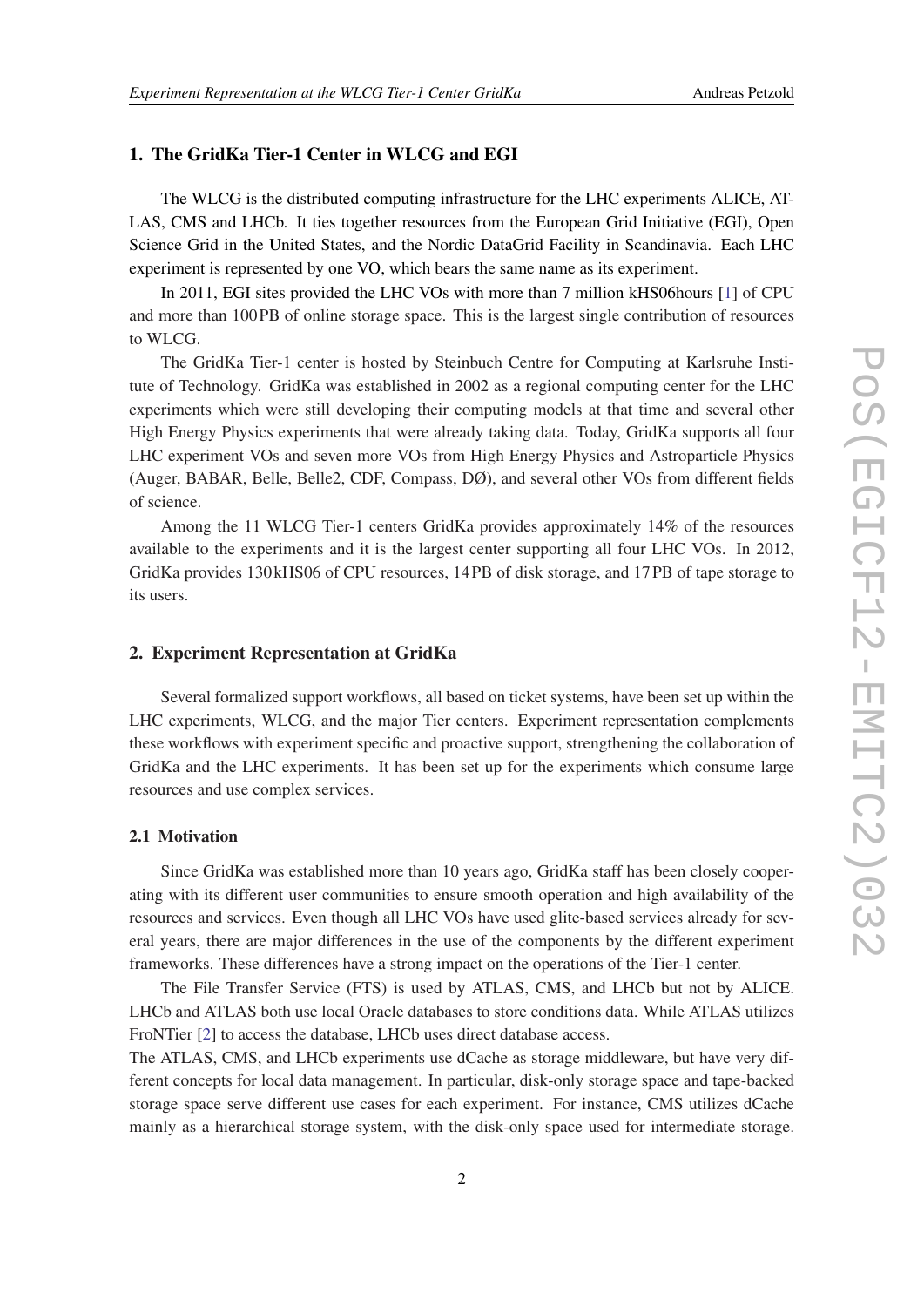On the other hand, ATLAS relies mainly on disk-only space for permanent storage with the tapebacked storage used only for archival of custodial data. ALICE is the only experiment to use xrootd as a storage middleware.

All VOs have built different multi-layer frameworks based on different middleware components for data management and distribution as well as for workload management. These different systems return high-level error messages which often do not allow the local operators to easily infer the problem with the underlying middleware components. In the past, these different view points have complicated communication with off-site experiment experts, especially since each VO considers different services to be critical.

Based on the different and complex setups for the LHC VOs and the resulting impact on Tier-1 operations, it was decided to establish positions for experiment representatives at the Tier-1 center, in order to achieve the best possible performance and service availability for each VO.

### 2.2 Representatives' Tasks

Three full-time positions for experiment representatives for ALICE, ATLAS, and CMS were established at the Tier-1 in 2010. The experiment representatives are fully integrated with GridKa staff and their experiments; within the latter, they mainly communicate with the computing experts, as the servers running at the Tier-1 are higher level ones.

Both the experiments and GridKa benefit from the experiment representatives' inside knowledge of the details of the experiment specific computing and the on-site operations at the Tier-1.

The experiment contacts are responsible for several production critical services their respective experiment relies on at the Tier-1. These include site services like FTS (mainly used by ATLAS and CMS) and xrootd (used by ALICE) as well as other distributed experiment specific services.

The major task besides service administration is communication between the experiment and the site administrators. The experiment representatives serve as principal point of contact for the site administrators for all matters related to the VO, ranging from job behavior to storage system setup. At the same time the experiment contacts communicate with all parties within the experiment, e.g. Tier-0, Tier-1, and Tier-2 centers, users, and in particular experiment computing experts.

The close coordination among the experiment representatives has proved to be very beneficial for their daily work as well as intermediate and long term tasks. As the experiments share the Tier-1 infrastructure and many services, many issues affect several VOs. For instance, network problems are often discovered because of middleware service failures. The experiment representatives inform each other of these problems and together analyze the impact on the experiments and provide specific feedback to the local network administrators. In other cases, experiences of one VO with the effect of a VO workflow on the storage backend are shared among the on-site experiment contacts for the benefit of all VOs.

As part of the team of local administrators, the experiment representatives have privileges on the local infrastructure that would not have been granted to external representatives. Thus, they are enabled to quickly diagnose problems and assess the impact on the experiments' work much better than compared to a long chain of communication from externals to the local administrators and back. In addition, on-site representatives are perceived as internal members of the respective team by both the experiments and the site administrators. Thus, communication between VOs and sites has been improved on formal and informal levels.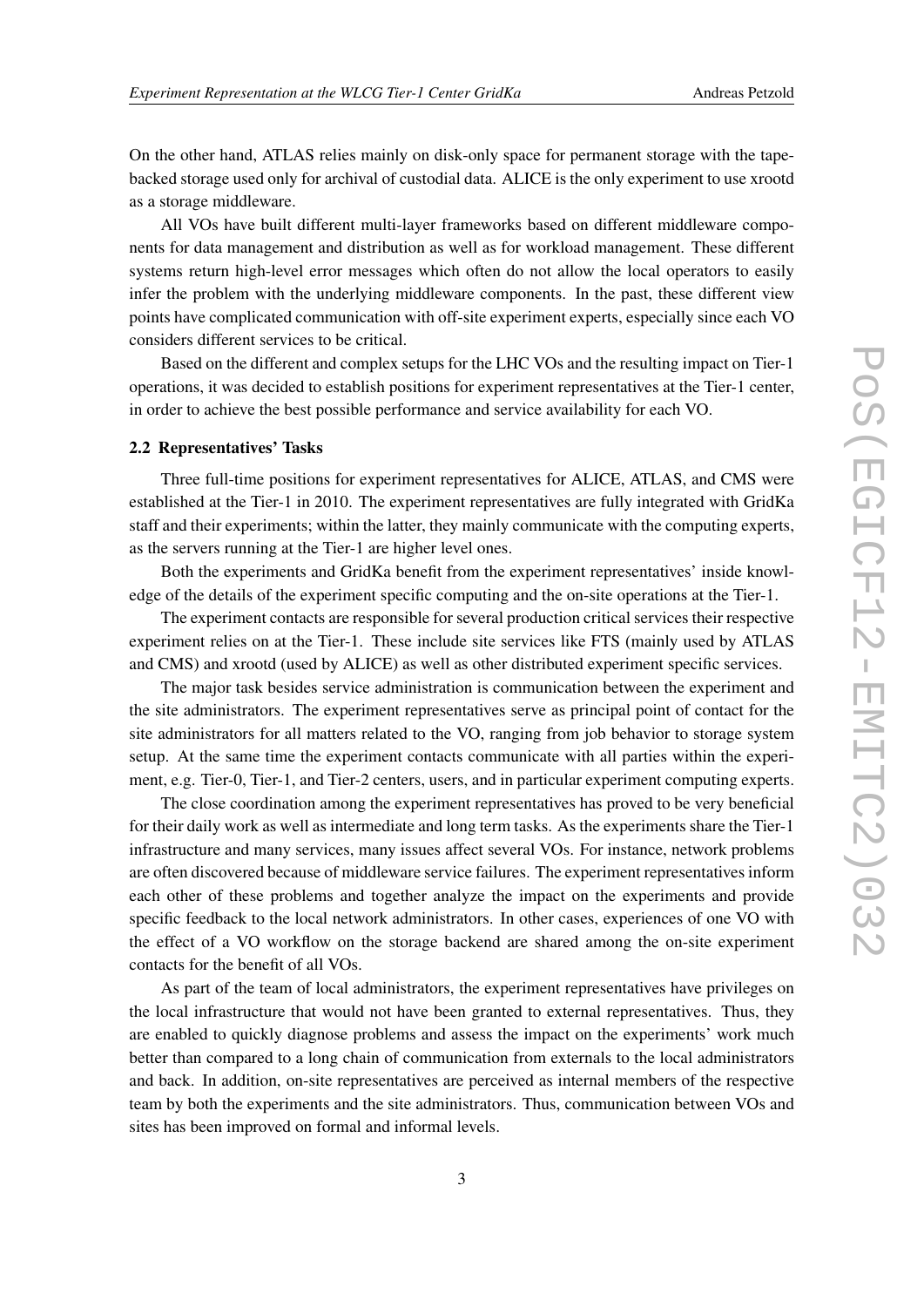The experiment representatives also contribute to organization of grid computing events as well as to the deployment and operation of services for the experiments. Also in this area, their work profits from their unique perspective which combines the view of the experiments and the Tier-1 center.

Experiment workshops like a collaboration-wide ALICE Tier-1/2 workshop or a face-to-face meeting of the grid administrators of computing centers of ATLAS DE cloud were organized by the experiment representatives at GridKa. In addition they make major contributions to the international GridKa summer school on grid and cloud computing.

Furthermore, experiment representatives are heavily involved in the deployment and operation of the glideInWMS [[3](#page-4-0)] service for CMS and to the multi-VO meta-monitoring system HappyFace [[4](#page-4-0)].

#### 2.3 Feedback to on-site Representation Model

There has been positive feedback from the VOs represented at GridKa in several meetings and workshops, focusing on faster feedback and on better integration of GridKa into the experiments' computing groups. Service experts at GridKa highly appreciate to have expertise on the specific experiment workflows on-site and the easier and faster communication.

Contrary to formalized support via ticket systems, there are no obvious metrics for measuring the success of on-site experiment representation, as it uses a short and informal way of communication and as it provides proactive support. Its effectiveness is nevertheless reflected by the positive feedback mentioned above and the ongoing commitment by the experiments and the computing center to jointly cofund the positions.

#### 2.4 Outlook for on-site VO Representation

In the long term future, we expect changes in the usage of the Tier-1 center both with respect to new user communities and with respect to new infrastructure as a service (IaaS) technology.

Whether or not establishing an on-site representative of a new VO at the Tier-1 warrants the investment, largely depends on the complexity of workflows used by the VO and if special dedicated services have to be run for the VO. The size of the VO is usually not a decisive factor. For instance, while LHCb is a large VO, their usage pattern of the Tier-1 resources does not require dedicated on-site support.

The current positions have been established at the request of the VOs, however the computing center or the VO can propose to establish a position for an on-site representative.

If the current model of on-site VO representatives is still useful for computing centers that in the future will mainly work as IaaS providers depends largely on VO specific requirements which cannot be fulfilled with generic IaaS cloud resources. As long as VO specific knowledge is required to efficiently provide a service to the VO, it might be useful to have a VO representative integrated into the team of site administrators.

Past experience with the grid middleware show that a "one size fits all" approach did not fit the requirements of the user communities from different fields of science. If these user communities will adopt the cloud services without special site requirements, thus rendering the dedicated VO support obsolete, remains to be seen.